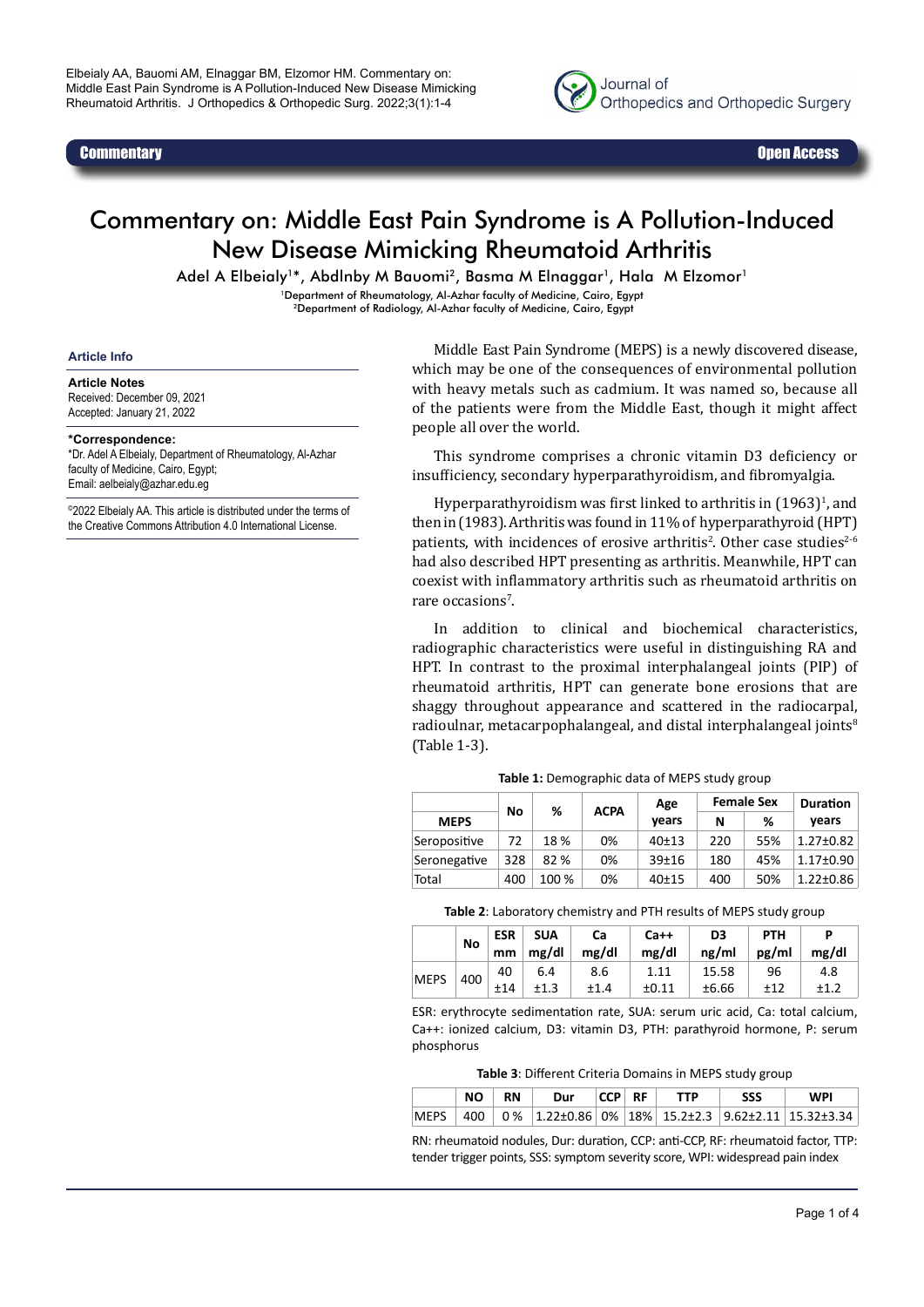Bone resorption and formation are both present in HPT. Bone resorption and sclerosis of many locations in the skeletal system may occur<sup>9</sup>. Subperiosteal resorption, brown tumors, bone cysts, and sclerosis were found on radiographs, along with osteoclastic resorption of bone, osteoblastic bone production, and fibrous replacement of marrow<sup>10</sup> (Table 4).

Subchondral, subperiosteal, endosteal, intracortical, trabecular, subligamentous, and subtendinous bone resorption are all possible. The early and nearly pathognomonic symptom of HPT is subperiosteal bone resorption, which is characterized by marginal erosions with contiguous bone resorption and sclerosis $10$  (Figure 1, 2). HPT osteoporosis has a distinct tubal, cigar, or pyramidal look that differs from that of RA or other collagen disorders<sup>10</sup> (Figure 1, 2).

**Table 4**: Different radiological findings in MEPS study group

| $ Group $ N0 $ $ Sr $ $ Odp $ $ Bt $ $ Rj $ $ Cs $ $ ch $ $ Ts $ $ WA |  |  |  |  |  |
|-----------------------------------------------------------------------|--|--|--|--|--|
| MEPS   400   88 %   12   30%   30%   45%   20%   95%   35             |  |  |  |  |  |

Sr: Subperiosteal resorption, Odp: Osteolysis of distal phalanges, Bt; Brown tumours, Rj: Rugger jersey appearance of vertebral column, Cs :Calcaneal spurs, ch: chondrocalcinosis, Ts: Tuft spur-like excrescences. WA: wrist arthritis

What distinguishes MEPS from other diseases as hyperparathyroidism, psoriatic, or rheumatoid arthritis, is the presence of tuft spur-like excrescences mimicking that of spade phalanx sign of acromegaly<sup>11</sup>, but without any other criteria of acromegaly. One literature reported this sign in an unexplained case report<sup>12</sup> (Figure 1-4).

Rheumatoid factor (RF) was present in 18% of our patients in low titers, with the absence of anti-cyclic citrullinated peptides antibodies (ACPA). As we know, rheumatoid factor (RF) is not exclusive to RA and can be present in many other conditions such as Epstein–Barr virus or Parvovirus infections, as well as in 5 to 10% of the normal population, especially elderly people<sup>13,14</sup>. Although our patients were ACPA negative, it is important to note that positivity for ACPA is not diagnostic alone for RA without accomplishment of RA diagnostic criteria. ACPA are produced locally at areas of inflammation, not just in the synovium of RA patients, but also in non-RA conditions. As a result, ACPA positivity may be seen in a subset of patients with diseases other than RA<sup>15</sup>.

Of course, secondary hyperparathyroidism in our patients is caused by a series of chronic vitamin D3 shortage, and is not caused by renal issues, malignancies,



Figure 1, 2: Plain X ray hand PA view shows mild subperiosteal bone resorption affecting radial aspects of the proximal and middle phalanges of the 2nd and 3rd fingers, terminal tuft erosions (acro-osteolysis), as well as spur-like excrescences. Figure 1: Shows changes in the carpus closely resembling those of rheumatoid arthritis, radiocarpal and scapho-trapezoid joint arthritis.



**Figure 3, 4**: Zoom of previous Plain X ray hands PA view shows tuft spur-like excrescences mimicking that of (spade phalanx sign) of acromegaly.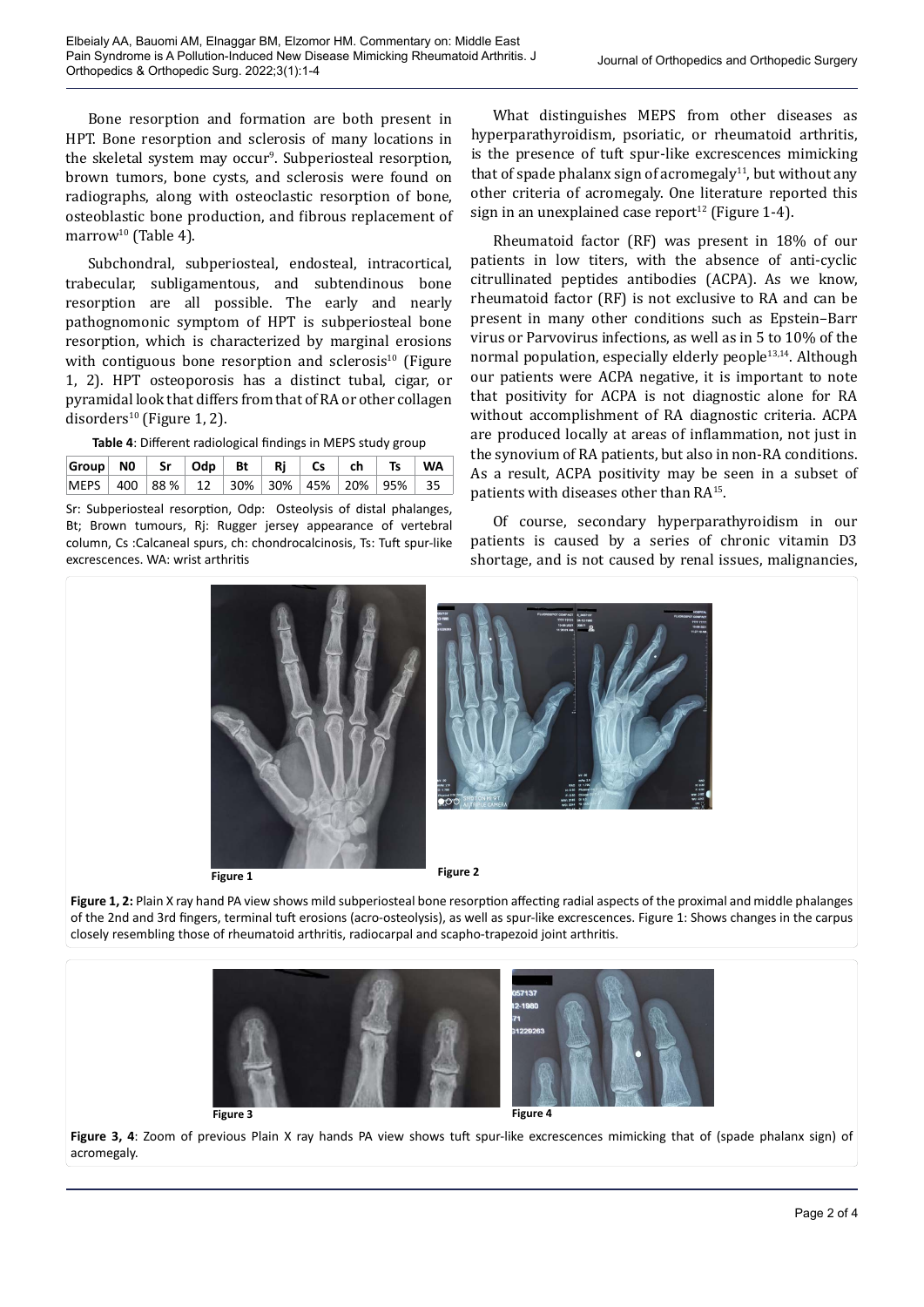or other reasons. This chronic vitamin D3 shortage was ascribed to possible long-term exposure to the heavy metal cadmium, which is found in some mineral waters, carbonated beverages, fried foods, and tobacco smoke<sup>16</sup>.

Other possible causes of vitamin D3 shortage in the Middle East despite its plentiful sunshine, are limited sun exposure due to cultural practices, dress styles, limited time spent outdoors, and prolonged breast-feeding without vitamin D supplementation $17$ .

As we know, vitamin D is produced in skin and some other tissues, and metabolized by the liver and kidney into 1,25 dihydroxy vitamin D3 (1,25 (OH)2 D3), the main circulating form of vitamin D. In these pathways, the steroidogenic enzyme cytochrome P450scc, play key roles primarily in the kidney<sup>18-21</sup>.

Cadmium prefers to accumulate in the kidneys especially in S1 and S2 segments of the proximal tubules, which are responsible for converting 25(OH) D2 to 1,25(OH)2 D3. Cadmium-metallothionein (CdMT) accumulation causes damage in the proximal convoluted tubules, and may contribute to CdMT-induced nephrotoxicity<sup>22</sup>. Cadmium was also discovered to block the production of the Cytochrome P450scc gene, and therefore its steroidogenic activity<sup>23</sup>.

Vitamin D3 deficiency as well as HPT have been linked to fibromyalgia syndrome<sup>24,25</sup>.

Because of the continual removal of calcium from bone, hyperparathyroidism causes bone discomfort and painful joints in people with osteoporosis or osteopenia, as well as chondrocalcinosis and pseudogout. Hemorrhages within the bone can also cause bone discomfort. Calcium pyrophosphate deposition can cause joint discomfort, degenerative arthritis, joint laxity, and muscular weakening $26$ .

The exact incidence of this syndrome is not established yet, because it needs more cohort and multicenter studies. In our practice, more than 40% of previously diagnosed seronegative RA patients, who were not responding to treatment, were found to have MEPS. The diagnosis of this syndrome is not considered without the presence of both tuft spur-like excrescences and arthritis. Otherwise, it could be fibromyalgia or HPT.

This syndrome responds well to a fibromyalgia therapy regimen that includes antidepressants, muscle relaxants, and vitamin D3 supplementation of 5000-10000 iu/day, as well as antioxidants such as selenium, vitamins E, and C. We added sulphasalazine 1 gm/bid or Plaquenil 200 mg/bid to instances with arthritis, to which their inflamed joints responded dramatically. Treatment is continued as long as patient is complaining, with modifications according to the patient status, and it may last for 2 years or more. We

advised all patients to abstain from smoking or exposure to smoke; to change food habits to avoid cadmium polluted sources; to change their life styles as much as they can to expose to to more sun light, and to practice gymnastics.

## **References**

- 1. Bywaters EGL, Dixon ASJ, Scott JT. Joint lesions of hyperparathyroidism. Annals of the Rheumatic Diseases. 1963; 22: 171.
- 2. Helliwell M. Rheumatic symptoms in primary hyperparathyroidism. Postgrad Med J. 1983; 59: 236-240.
- 3. Bywaters EGL, Dixon ASJ, Scott JT. Joint lesions of hyperparathyroidism. Annals of the Rheumatic Diseases. 1963; 22: 171.
- 4. Zvaifler NJ, Reefe WE, Black RL. Articular manifestations in primary hyperparathyroidism. Arthritis Rheum. 1962; 5: 237-249.
- 5. Lipson RL, Williams LE, Zvaifler NJ, et al. The "connective tissue disorder" of hyperparathyroidism. Arthritis & Rheumatism: Official Journal of the American College of Rheumatology. 1968; 11: 198-205.
- 6. Duraywish AA. Chronic unclassified polyarthritis: A rare presentation of primary hyperparathyroidism. Med J Cairo Univ. 2016; 84: 265-269.
- 7. Salari M, Aboutorabi RB, Rezaieyazdi Z. Hypercalcemia and Lytic Bone Lesions Masquerading Inflammatory Arthritis Treated as Rheumatoid Arthritis. Arch Iran Med. 2015; 18: 720-3.
- 8. Feng X, McDonald JM. Disorders of bone remodeling. Annu Rev Pathol. 2011; 6: 121-145.
- 9. Li N, Li XM, Xu L, et al. Comparison of QCT and DXA: osteoporosis detection rates in postmenopausal women. International Journal of Endocrinology. 2013.
- 10. Patel AA, Ramanathan R, Kuban J, et al. Imaging findings and evaluation of metabolic bone disease. Advances in Radiology. 2015.
- 11. Killinger Z, Payer J, Lazúrová I, et al. Arthropathy in acromegaly. Rheum Dis Clin North Am. 2010; 36: 713-20.
- 12. Freyschmidt J, Brossmann J, Sternberg A, et al. Freyschmidt's "Koehler/Zimmer's Borderlands of Normal and Early Pathological Findings in Skeletal Radiography". 2003.
- 13. Falkenburg WJJ. IgG Subclass Specificity Discriminates Restricted IgM Rheumatoid Factor Responses From More Mature Anti–Citrullinated Protein Antibody–Associated or Isotype-Switched IgA Responses. Arthritis & Rheumatology. 2015; 67: 3124–3134.
- 14. Edkins A, Cushley W. The Jekyll and Hyde nature of antibodies. Biological Sciences Review. 2012; 25: 2-4.
- 15. Vossenaar ER, Smeets TJ, Kraan MC, et al. The presence of citrullinated proteins is not specific for rheumatoid synovial tissue. Arthritis Rheum. 2004; 50: 3485-94.
- 16. Elbeialy A, Eldosouky H. AB0984 Cadmium toxicity as a probable cause of smoking induced bone loss. Annals of the Rheumatic Diseases. 2018; 77: 1614.þ
- 17. El-Hajj Fuleihan G. Vitamin D Deficiency in the Middle East and Its Health Consequences. In: Holick M. (eds) Vitamin D. Nutrition and Health. Humana Press. 2010. https://doi.org/10.1007/978-1-60327-303-9\_24
- 18. Bikle D. Vitamin D: Production, Metabolism, and Mechanisms of Action. [Updated 2017 Aug 11]. In: Feingold KR, Anawalt B, Boyce A, et al., editors. Endotext [Internet]. South Dartmouth (MA): MDText. com, Inc.; 2000-. Available from: [https://www.ncbi.nlm.nih.gov/](https://www.ncbi.nlm.nih.gov/books/NBK278935/) [books/NBK278935/](https://www.ncbi.nlm.nih.gov/books/NBK278935/)
- 19. Slominski AT, Kim TK, Shehabi HZ, et al. In vivo evidence for a novel pathway of vitamin D<sub>3</sub> metabolism initiated by P450scc and modified by CYP27B1. FASEB J. 2012; 26(9): 3901-3915. doi:10.1096/fj.12- 208975